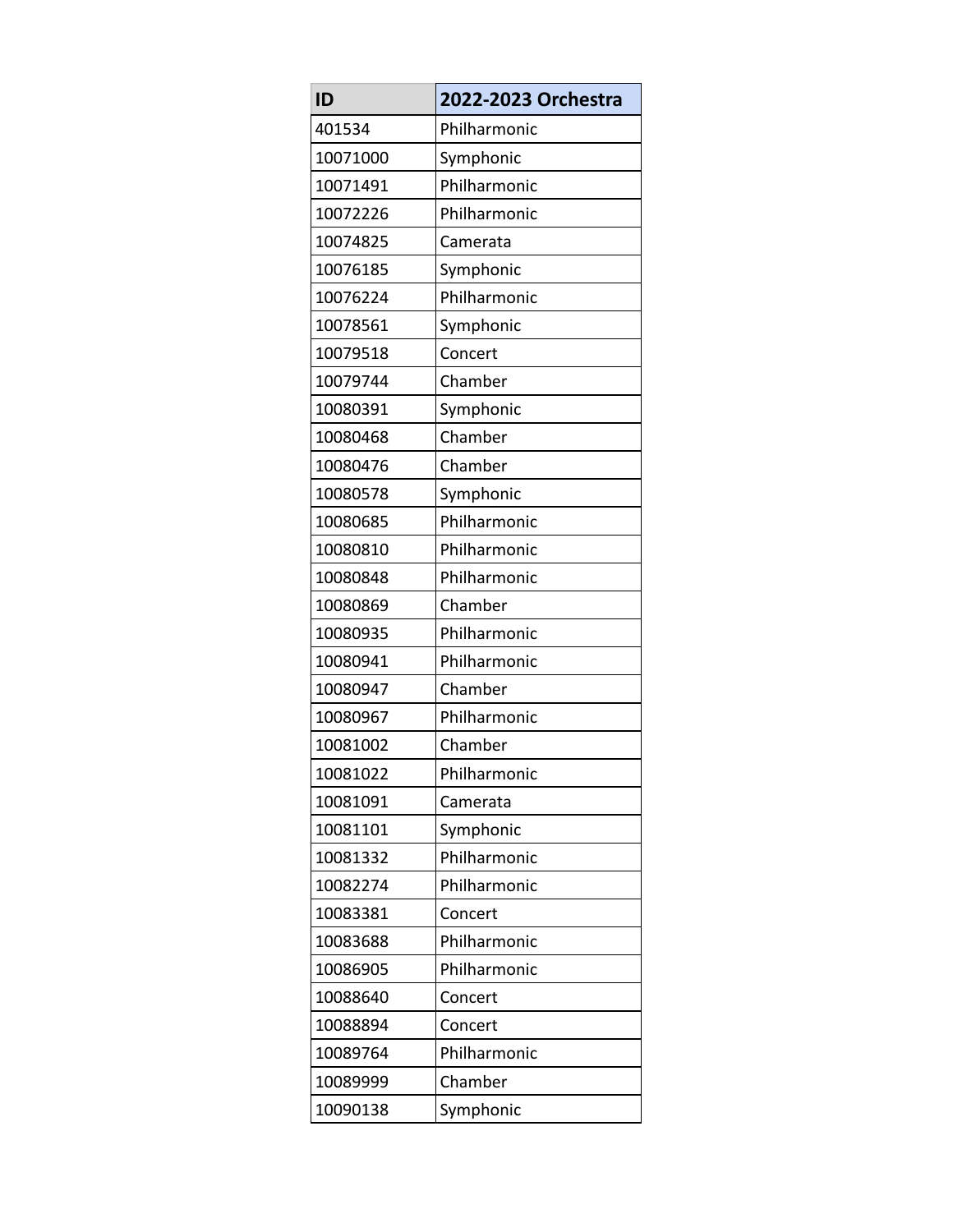| ID       | 2022-2023 Orchestra |
|----------|---------------------|
| 10090255 | Philharmonic        |
| 10090303 | Philharmonic        |
| 10090337 | Philharmonic        |
| 10090502 | Symphonic           |
| 10090513 | Symphonic           |
| 10090515 | Symphonic           |
| 10090555 | Philharmonic        |
| 10090557 | Chamber             |
| 10090642 | Philharmonic        |
| 10090722 | Symphonic           |
| 10090783 | Chamber             |
| 10090798 | Philharmonic        |
| 10090936 | Symphonic           |
| 10091018 | Symphonic           |
| 10091322 | Camerata            |
| 10091437 | Philharmonic        |
| 10091441 | Philharmonic        |
| 10091444 | Symphonic           |
| 10091487 | Philharmonic        |
| 10091538 | Philharmonic        |
| 10092784 | Symphonic           |
| 10092994 | Chamber             |
| 10094730 | Symphonic           |
| 10095611 | Camerata            |
| 10095642 | Concert             |
| 10095771 | Concert             |
| 12000332 | Chamber             |
| 12000804 | Camerata            |
| 12000880 | Chamber             |
| 12001011 | Symphonic           |
| 12001070 | Camerata            |
| 12001071 | Chamber             |
| 12001167 | Concert             |
| 12001284 | Concert             |
| 12001525 | Chamber             |
| 12001814 | Symphonic           |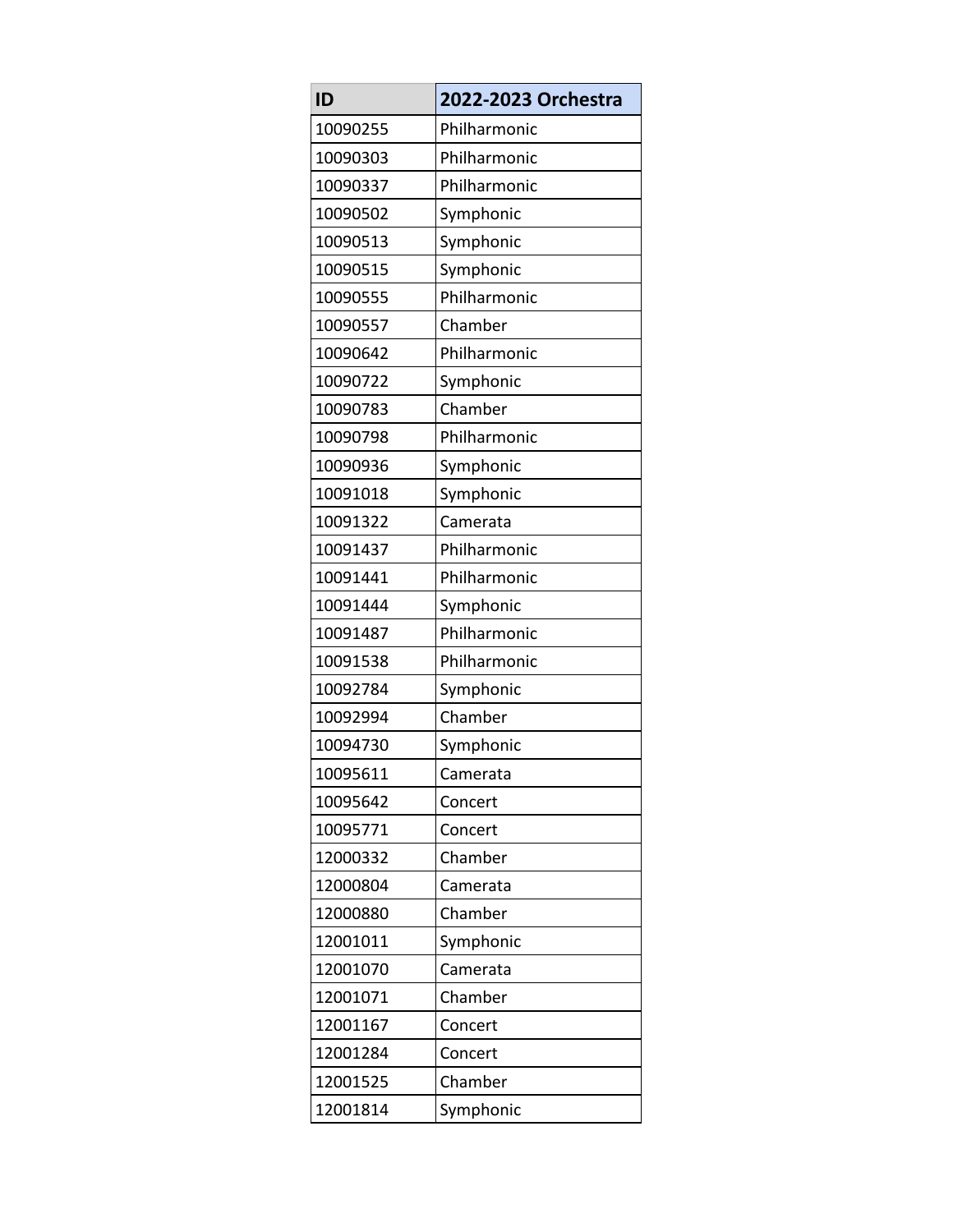| ID       | 2022-2023 Orchestra |
|----------|---------------------|
| 12001885 | Concert             |
| 12002049 | Concert             |
| 12002129 | Concert             |
| 12002134 | Symphonic           |
| 12002710 | Concert             |
| 12003064 | Camerata            |
| 12003139 | Symphonic           |
| 12003154 | Symphonic           |
| 12003939 | Chamber             |
| 12004094 | Symphonic           |
| 12004130 | Chamber             |
| 12004294 | Symphonic           |
| 12004302 | Philharmonic        |
| 12004367 | Symphonic           |
| 12004383 | Chamber             |
| 12004428 | Symphonic           |
| 12004668 | Symphonic           |
| 12004668 | Symphonic           |
| 12004858 | Philharmonic        |
| 12005049 | Symphonic           |
| 12005356 | Symphonic           |
| 12005395 | Chamber             |
| 12005399 | Chamber             |
| 12006168 | Camerata            |
| 12007768 | Camerata            |
| 12007832 | Concert             |
| 12008316 | Symphonic           |
| 12009473 | Concert             |
| 12009494 | Concert             |
| 12009670 | Philharmonic        |
| 12009685 | Concert             |
| 12009686 | Concert             |
| 12009783 | Philharmonic        |
| 12009823 | Philharmonic        |
| 12010040 | Concert             |
| 12010051 | Camerata            |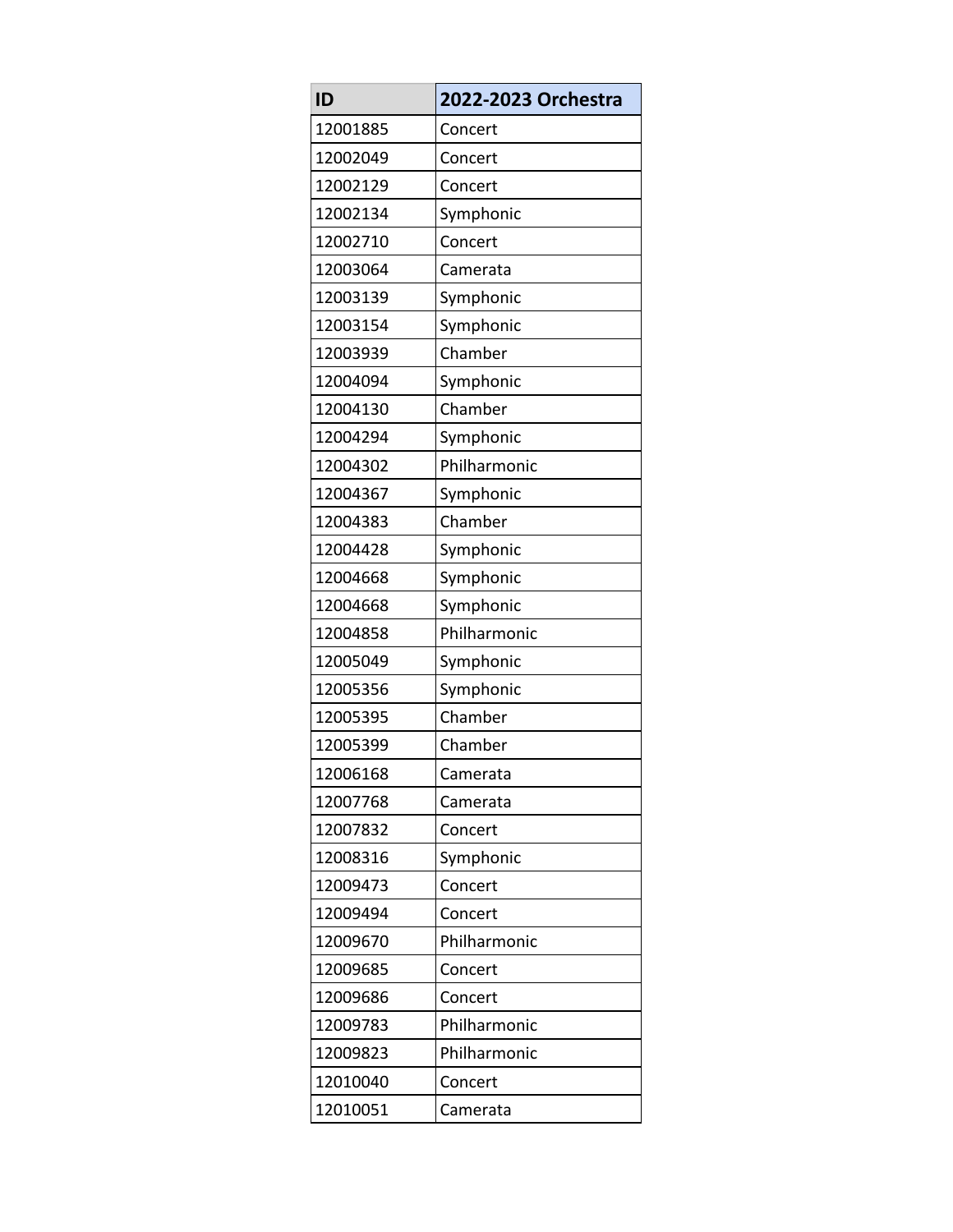| ID       | 2022-2023 Orchestra |
|----------|---------------------|
| 12010054 | Symphonic           |
| 12010115 | Camerata            |
| 12010126 | Concert             |
| 12010169 | Symphonic           |
| 12010216 | Concert             |
| 12010251 | Symphonic           |
| 12010379 | Camerata            |
| 12010418 | Concert             |
| 12010424 | Concert             |
| 12010478 | Philharmonic        |
| 12010524 | Chamber             |
| 12010577 | Camerata            |
| 12010727 | Camerata            |
| 12010778 | Camerata            |
| 12010794 | Camerata            |
| 12011003 | Chamber             |
| 12011033 | Concert             |
| 12011078 | Concert             |
| 12011158 | Camerata            |
| 12011415 | Concert             |
| 12011737 | Symphonic           |
| 12012469 | Philharmonic        |
| 12012728 | Camerata            |
| 12012785 | Symphonic           |
| 12012841 | Camerata            |
| 12012993 | Philharmonic        |
| 12013105 | Chamber             |
| 12013133 | Philharmonic        |
| 12013294 | Symphonic           |
| 12013405 | Chamber             |
| 12013423 | Concert             |
| 12013434 | Chamber             |
| 12016070 | Chamber             |
| 12016135 | Symphonic           |
| 12016465 | Camerata            |
| 12016523 | Symphonic           |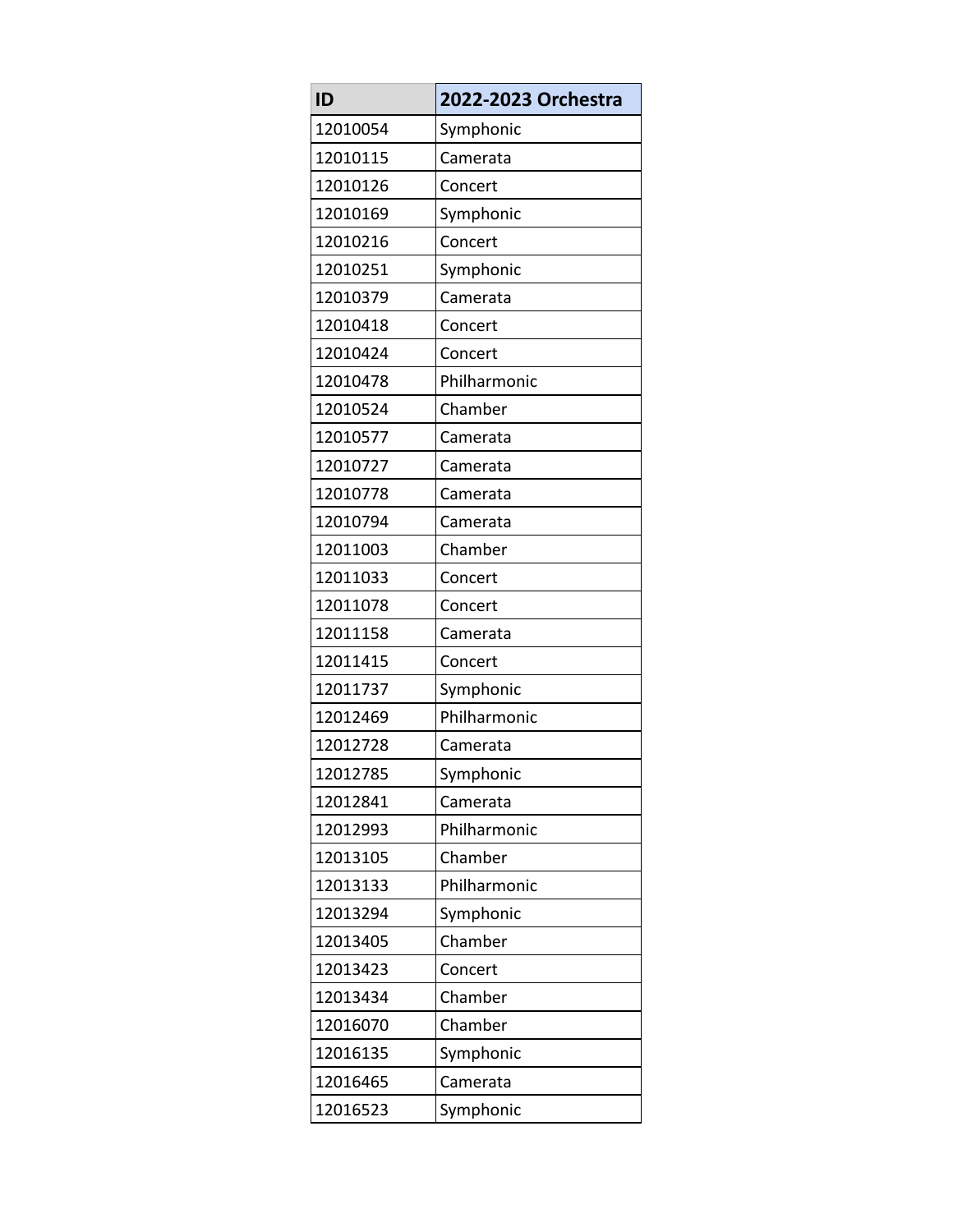| ID       | 2022-2023 Orchestra |
|----------|---------------------|
| 12017326 | Symphonic           |
| 12021110 | Symphonic           |
| 12021125 | Symphonic           |
| 12022692 | Symphonic           |
| 12022914 | Philharmonic        |
| 12023506 | Symphonic           |
| 12023923 | Chamber             |
| 12024151 | Philharmonic        |
| 12026449 | Philharmonic        |
| 12026860 | Concert             |
| 12027453 | Symphonic           |
| 12028296 | Camerata            |
| 12028754 | Concert             |
| 12029069 | Camerata            |
| 12029246 | Philharmonic        |
| 12029927 | Chamber             |
| 12030020 | Philharmonic        |
| 12030070 | Philharmonic        |
| 12030301 | Symphonic           |
| 12030765 | Concert             |
| 12031075 | Chamber             |
| 12032778 | Camerata            |
| 12032805 | Concert             |
| 12034124 | Symphonic           |
| 12034191 | Concert             |
| 12034193 | Symphonic           |
| 12034422 | Chamber             |
| 12035069 | Symphonic           |
| 12037760 | Symphonic           |
| 12038240 | Concert             |
| 12039240 | Symphonic           |
| 12040009 | Philharmonic        |
| 12043677 | Symphonic           |
| 12043691 | Concert             |
| 12044139 | Concert             |
| 12044384 | Symphonic           |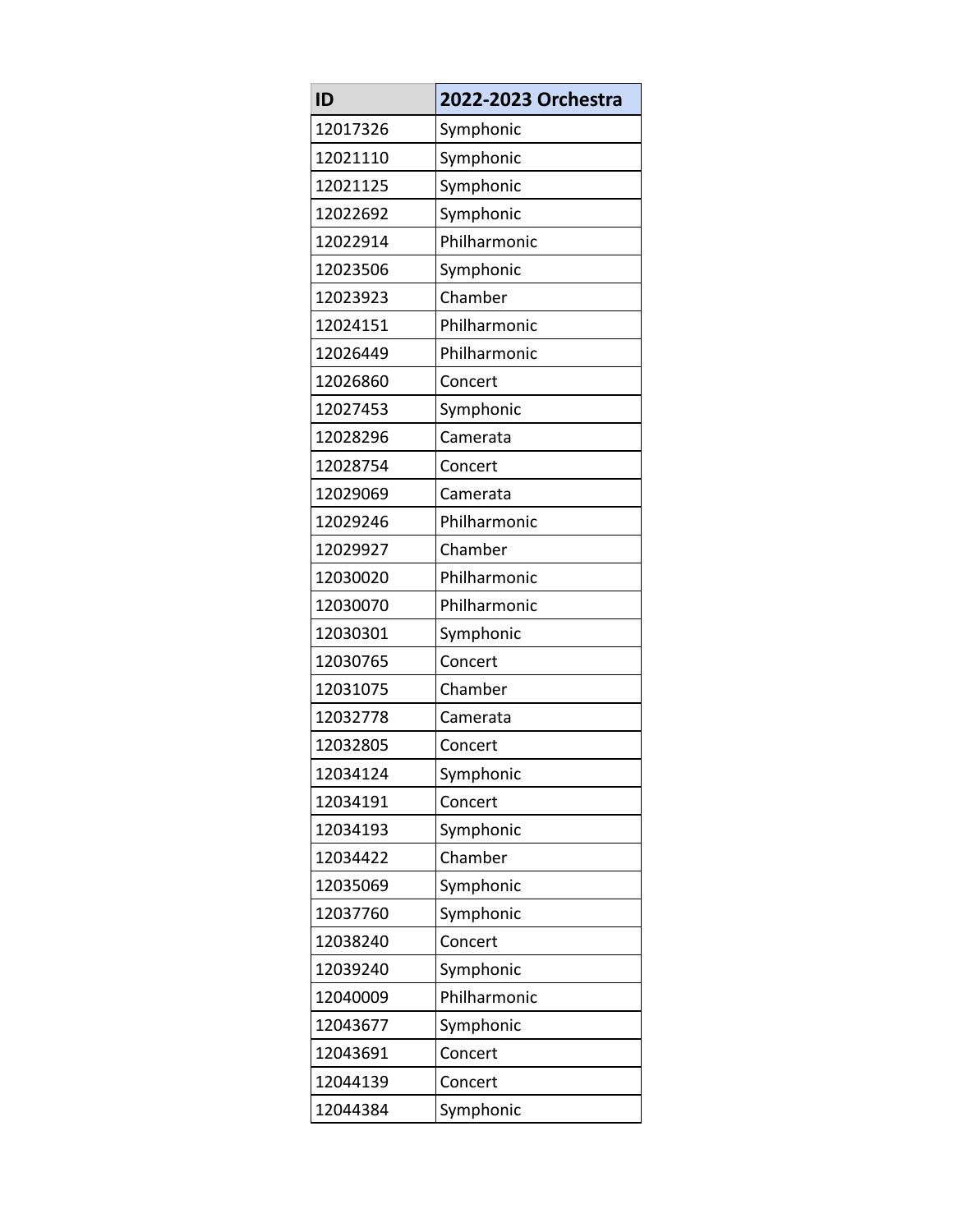| ID       | 2022-2023 Orchestra |
|----------|---------------------|
| 12045344 | Symphonic           |
| 12046440 | Concert             |
| 12047086 | Concert             |
| 12047089 | Concert             |
| 12047208 | Chamber             |
| 12047348 | Philharmonic        |
| 12047585 | Concert             |
| 12048813 | Camerata            |
| 12048936 | Camerata            |
| 12052607 | Concert             |
| 12055854 | Symphonic           |
| 12055996 | Chamber             |
| 12056178 | Camerata            |
| 12056325 | Concert             |
| 12056391 | Concert             |
| 12057022 | Chamber             |
| 12057090 | Concert             |
| 12059541 | Camerata            |
| 12059657 | Concert             |
| 12061185 | Concert             |
| 12063820 | Concert             |
| 12063821 | Philharmonic        |
| 12064097 | Concert             |
| 12064327 | Symphonic           |
| 12064497 | Concert             |
| 12064842 | Camerata            |
| 12065024 | Concert             |
| 12065399 | Camerata            |
| 12066110 | Concert             |
| 12066436 | Camerata            |
| 12068309 | Philharmonic        |
| 12069310 | Symphonic           |
| 12069802 | Symphonic           |
| 12072512 | Chamber             |
| 12072683 | Chamber             |
| 12074672 | Symphonic           |